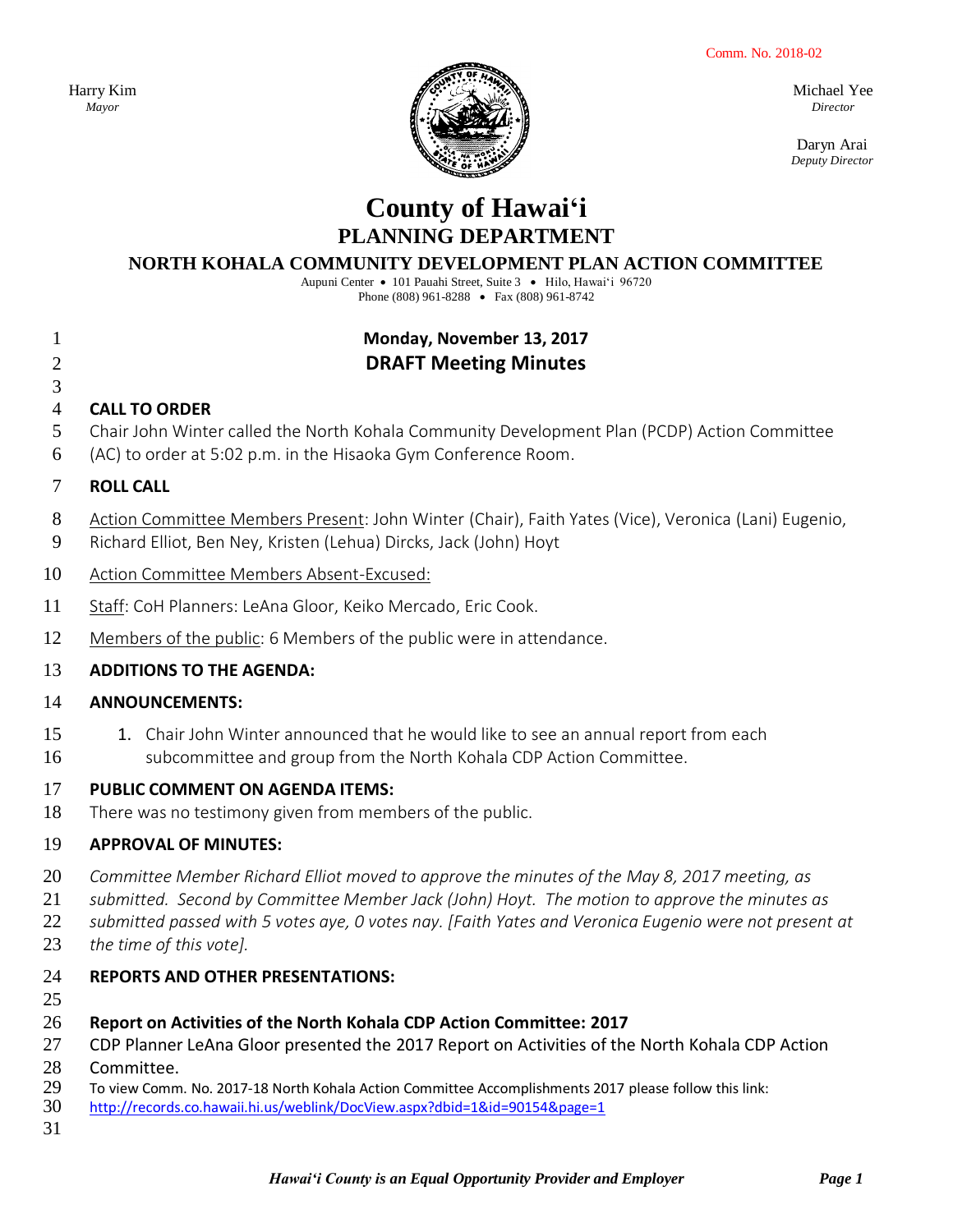#### **Subcommittee Reports:**

- Growth Management: Comm. No. 2017-16 Growth Management Notes 11.6.17
- The last meeting for this group was held on November  $6<sup>th</sup>$ . There was concern expressed with the increase in overnight guest accommodations. The group is drafting a letter to the Planning
- Department requesting a speaker from the Planning office to speak about the issue of overnight guest rentals.
- Concern was expressed over the new lighted sign in town. Members of the public seem to be
- displeased with the sign, although there was a lighted sign as a CIP project for North Kohala
- CDP. Concern has been expressed that the sign may be a distraction to drivers.
- To view Comm. No. 2017-16 Growth Management Group Notes please follow this link:

<http://records.co.hawaii.hi.us/weblink/1/doc/90165/Page1.aspx>

- Parks, Water, Roads: There is interest in Pratt Road as an emergency bypass road. It was
- announced they are working toward getting parking on the mauka side of the highway.
- 45 The next parks, water, and roads subcommittee meeting will be held on November  $15<sup>th</sup>$  at 5pm. The subcommittee is looking into setting up a meeting with HELCO.
- Health: This subcommittee talked with seniors in the community about various health issues.

#### *[Chair John Winter chose to change the order of the agenda items from the original agenda. The order it was presented/discussed was as follows: 1.Communication No. 2017-12 Discussion of CDP Subcommittees & Sunshine Law; 2. Comm. No. 2017-11 Discussion of County Capital Improvement Program; 3.Communication No. 2017-13 Draft AC Capital Improvement (CIP) Recommendation Letter; 4. Comm. No. 2018-01 Discussion of 2018 Meeting Dates]*

#### 

#### **BUSINESS:**

# 1. Communication No. 2017-12 Discussion of CDP Subcommittees & Sunshine Law:

- CDP Planner LeAna Gloor presented and explained the structure and requirements of subcommittees and investigative subcommittees in relation to Sunshine Law.
- During the discussion it was clarified that Action Committee members are allowed to attend and
- participate in discussion of community meetings if there are 2 or less Action Committee members in attendance.
- 
- Chair Winter announced that the Action Committee would be voting to disband the subcommittees
- and discussed the potential to create community partnership groups instead. The community
- partnership groups do not have to be agendized and are not subject to Sunshine Law.
- It was asked what the deadline is for Action Committee members to submit new items for a meeting
- agenda. It was clarified that the absolute deadline is 6 days prior to the meeting but it is preferred to
- receive new agenda items before the 6 day deadline.
- Action Committee member Jack (John) Hoyt moved to disband the North Kohala CDP Action
- Committee Subcommittees. This motion was second by Richard Elliot. The motion to disband the
- subcommittees was passed with 7 votes aye, 0 votes nay.
- 72 To view Comm. No. 2017-12 CDP Subcommittees and Sunshine Law please follow this link:<br>73 http://records.co.hawaii.hi.us/weblink/1/doc/89583/Page1.aspx
- <http://records.co.hawaii.hi.us/weblink/1/doc/89583/Page1.aspx>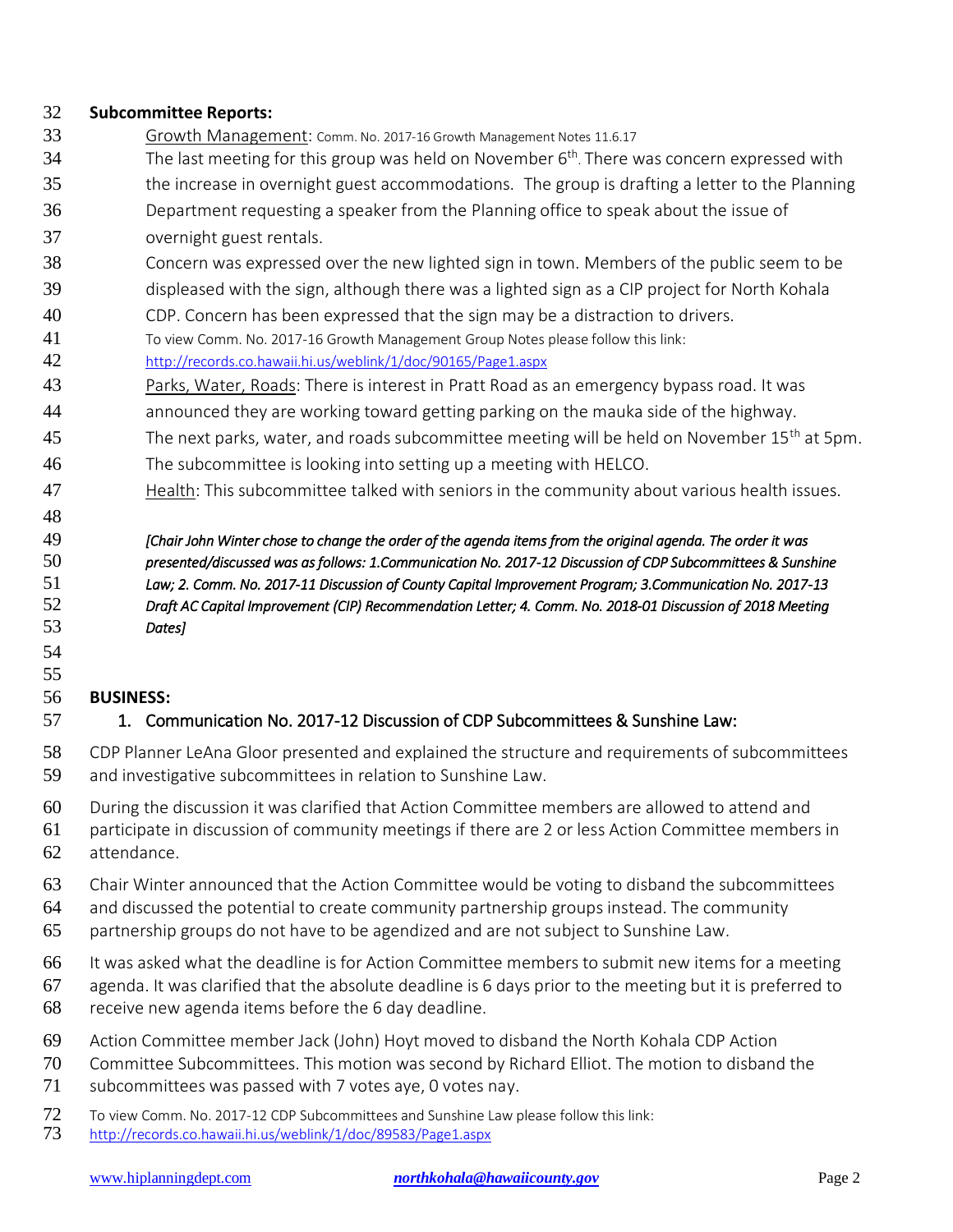# 2. Comm. No. 2017-11 Discussion of County Capital Improvement Program:

- Chair John Winter led a discussion on the reordering of the North Kohala CDP CIP priority list.
- Councilmember Tim Richards was consulted from the audience on the proposed strategy of CIP
- prioritization and he support what had been suggested and encouraged the Action Committee to
- prioritize and focus on the most important CIP projects because, due to budget constraints, they will
- not be able to get every project funded.
- A discussion took place between the Action Committee deliberating the reorder of the North Kohala
- CDP CIP list. It was mentioned that some Action Committee members would like to see a more in
- depth description of the CIP projects in relation to financing.
- Jack Hoyt moved to approve the reorder of the North Kohala CDP CIP priority list, moving Mahukona
- Beach Park to #1, the green waste facility to #2, improving Kapa'a Beach Park to #3, Kamehameha Park
- improvements to #4. A friendly amendment was made to switch Kamehameha Park improvements to
- #5 and Pratt Road to #4. This motion was second by Lani Eugenio and was passed with 7 votes aye, 0 votes nay.
- Councilmember Richards requested a copy of the CIP priority list when completed.
- The committee discussed designating and improving Pratt Road to be an emergency access road or as
- an alternative route road. Chair John Winter explained that it is difficult to acquire the rights to private
- road because there are multiple landowners, which is why the status of Pratt Road is yet to change.
- Concern was expressed regarding liability for the property owners.
- 94 Discussion of the large lighted sign as a CIP priority took place. Some Action Committee members
- questioned why the sign is still on the CIP list when the lighted sign that is currently in place is getting
- push-back from the community.
- Mr. Hoyt moved to move the large lighted emergency response sign CIP project to item #10 on the CIP
- 98 priority list. This motion was second by Lehua Ah Sam (Kristin Dircks). This motion passed with 7 votes aye, 0 votes nay.
- 100 To view Comm. No. 2017-11 and Comm. No. 2017-17 County Capital Improvement Program spreadsheet please follow<br>101 these links: http://records.co.hawaii.hi.us/weblink/1/doc/89563/Page1.aspx ;
- these links:<http://records.co.hawaii.hi.us/weblink/1/doc/89563/Page1.aspx> ;
- <http://records.co.hawaii.hi.us/weblink/1/doc/90153/Page1.aspx>

# 3. Communication No. 2017-13 Draft AC Capital Improvement (CIP) Recommendation Letter:

- Committee Member Lehua Ah Sam (Kristin Dircks) moved to approve the CIP recommendation letter
- to the Planning Director, Comm. No. 2017-13, with amendments and reference sheets. This motion
- was second by Jack (John) Hoyt. This motion passed with 7 votes aye, 0 votes nay.
- To view Comm. No. 2017-13 Draft AC Capital Improvements Recommendation Letter please follow this link: <http://records.co.hawaii.hi.us/weblink/1/doc/90055/Page1.aspx>

# 4. Comm. No. 2018-01 Discussion of 2018 Meeting Dates:

- CDP Planner LeAna Gloor announced the North Kohala CDP Action Committee meeting schedule for
- 2018. It was also announced that there will be five new members appointed to the North Kohala CDP
- Action Committee in 2018.